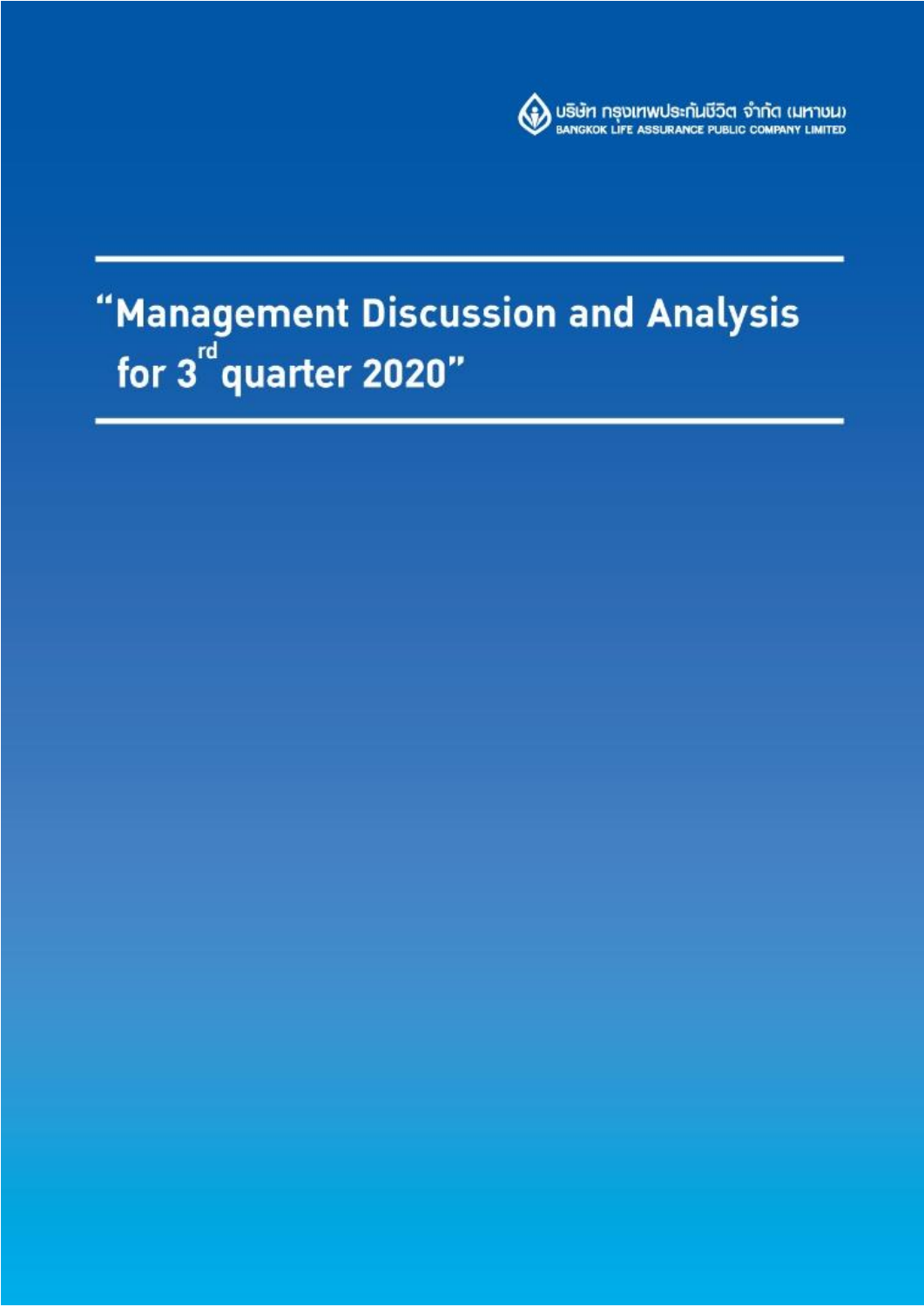# **Executive Summary**

|                                          |                |                |               |         |               |        |        | Baht, million |
|------------------------------------------|----------------|----------------|---------------|---------|---------------|--------|--------|---------------|
| <b>OPERATING RESULTS</b>                 | <b>Quarter</b> | <b>Quarter</b> | <b>Change</b> | Quarter | <b>Change</b> | 9M/20  | 9M/19  | <b>Change</b> |
|                                          | 3/20           | 3/19           | YoY%          | 2/20    | QoQ%          |        |        | YoY%          |
| <b>Revenues</b>                          |                |                |               |         |               |        |        |               |
| Net premiums written <sup>(1)</sup>      | 9,743          | 9,538          | 2.2           | 6,677   | 45.9          | 25,631 | 26,339 | $-2.7$        |
| First Year Premium                       | 3,005          | 1,948          | 54.3          | 1,073   | 180.1         | 5,355  | 4,670  | 14.7          |
| Bancassurance                            | 2,597          | 1,103          | 135.4         | 534     | 386.3         | 3,747  | 2,856  | 31.2          |
| Agent Channel                            | 360            | 685            | $-47.4$       | 422     | $-14.7$       | 1,201  | 1,457  | $-17.6$       |
| Renewal Premium                          | 6,798          | 7,930          | $-14.3$       | 5,766   | 17.9          | 21,344 | 22,811 | $-6.4$        |
| Total Investment Income <sup>(2)</sup>   | 2,942          | 4,303          | $-31.6$       | 3,317   | $-11.3$       | 10,772 | 10,790 | $-0.2$        |
| <b>Total Revenues</b>                    | 12,824         | 13,920         | $-7.9$        | 9,716   | 32.0          | 36,930 | 37,618 | $-1.8$        |
| <b>Expenses</b>                          |                |                |               |         |               |        |        |               |
| Underwriting expenses                    | 11,775         | 11,647         | 1.1           | 8,446   | 39.4          | 33,997 | 31,873 | 6.7           |
| Operating expenses                       | 405            | 430            | $-5.9$        | 387     | 4.7           | 1,155  | 1,229  | $-6.0$        |
| <b>Expected Credit Loss</b>              | (9)            |                | 0.0           | 190     | $-104.6$      | 211    |        | 0.0           |
| <b>Total Expenses</b>                    | 12,171         | 12,077         | 0.8           | 9,023   | 34.9          | 35,363 | 33,102 | 6.8           |
| <b>Earning before tax</b>                | 653            | 1,843          | $-64.6$       | 694     | $-5.8$        | 1,568  | 4,516  | $-65.3$       |
| <b>Net profit</b>                        | 583            | 1,430          | $-59.2$       | 631     | $-7.5$        | 1,445  | 3,731  | $-61.3$       |
| <b>Net profit (Excluded LAT Reserve)</b> | 583            | 1,430          | $-59.2$       | 631     | $-7.5$        | 1,445  | 3,731  | $-61.3$       |
| <b>Earnings per share (EPS)</b>          | 0.34           | 0.84           | $-59.2$       | 0.37    | $-7.5$        | 0.85   | 2.19   | $-61.3$       |
| <b>Return on investment (ROI)</b>        | 3.54%          | 5.40%          | $-1.9%$       | 4.02%   | $-0.5%$       | 4.33%  | 4.56%  | $-0.2%$       |
| Capital Adequacy Ratio (CAR)             | 263%           | 308%           | $-45%$        | 275%    | $-12%$        | 263%   | 308%   | $-45%$        |

 $<sup>(1)</sup>$  Net premiums written = first year premiums + renewal year premiums - premiums ceded  $\pm$  unearned premium reserves</sup>

 $^{(2)}$  Total investment income = Net investment income +Gains on investments + Gains on revaluation (Trading securities and Exchange rate)

- In the third quarter of 2020, Bangkok Life Assurance PCL. reported a net profit of 583 Million Baht, representing an earning per share of 0.34 Baht, a decline of 59% from the same period last year due to a decline on gain on sale of investment. Net profit was at 1,445 Million Baht during the nine-month period of 2020, which is equivalent to Baht 0.85 per share, representing a decline of 61% YoY. The decline was mainly due to an increase in Provision for Adverse Deviation (PAD) from 4% to 5% as part of risk management strategy to mitigate the impact from interest rate volatility. As a result, the Company recorded PAD adjustment effect of 2,668 Million Baht.
- In the third quarter of 2020, the Company had a total revenue of 12,824 Million Baht, a decline of 8% from the same period last year. First Year Premium was 3,005 Million Baht, an increase of 1,057 Million Baht or 54% YoY. The FYP increase mainly came from bancassurance channel. However, RYP declined by 1,132 Million Baht from the same period last year as some endowment products previously sold saw premium fully paid.

In addition, investment income declined by 1,361 million Baht. In the nine-month period of 2020, the total revenue was 36,930 Million Baht, decreasing 2% YoY. The FYP was 3,005 Million Baht, an increase of 15%.

- The FYP by distribution channel: bancassurance, agent and other channels accounted for 86%, 12% and 2%, respectively.
- The total investment income in the third quarter of 2020 was 2,942 Million Baht, a decline of 32% from the same period last year. The return on investment (ROI) this quarter was 3.54%, declining from 5.40%from the decline in profit from gain on sale of investment. In the third quarter of 2020, the loss from sale of investment was at 237 Million Baht while there was a gain on sale of investment of 930 Million Baht in the same period last year. The total investment income in the nine-month period of 2020 was 10,772, similar to the amount in 2019.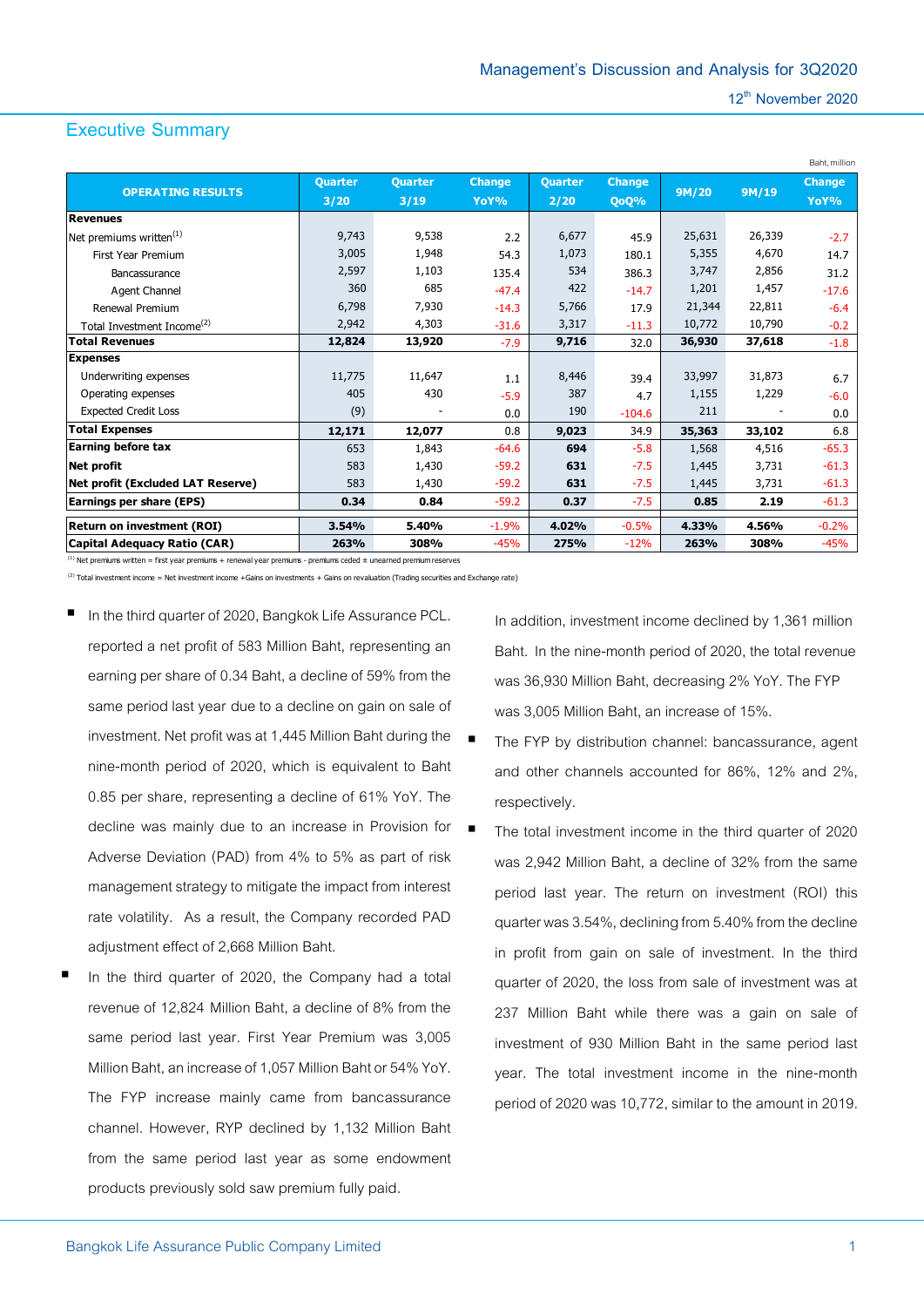# **Performance Overview**

# **Total Premium**

In the third quarter of 2020, the Company's total premium amounted to 9,803 million Baht, a decline of 1% from the same period last year mainly due to a decline in agent and other channel. Regarding the total premium by distribution channels: bancassurance, agent and other channels accounted for 61%, 35% and 4%, respectively.

## **First Year Premium**

In the third quarter of 2020, the Company's FYP was 3,005 million Baht, an increase of 54% from the same period last year because premium in Bancassurance channel increased by 135% from tactical product, which was a special campaign with the bank. Premium on bank protection products shows a slight increase QoQ. Meanwhile, agent channel experienced a decline of 47% YoY in FYP as a result of a change in product mix. In addition, other channel saw 70% decline because of a drop in sale of online and Group channel, while the sale of direct marketing channel continued to increase.

## **Renewal Premium**

In the third quarter of 2020, the Company had a renewal premium of 6,798 million Baht, a decline of 14% from the same period last year due to matured products of Bancassurance and other channel.



#### **Figure 1: Total Premium by channels (Baht: million)**





**Figure 3: Renewal Premium by channels (Baht: million)**



(3) Interest income + Dividend + Profit (Loss) from Investment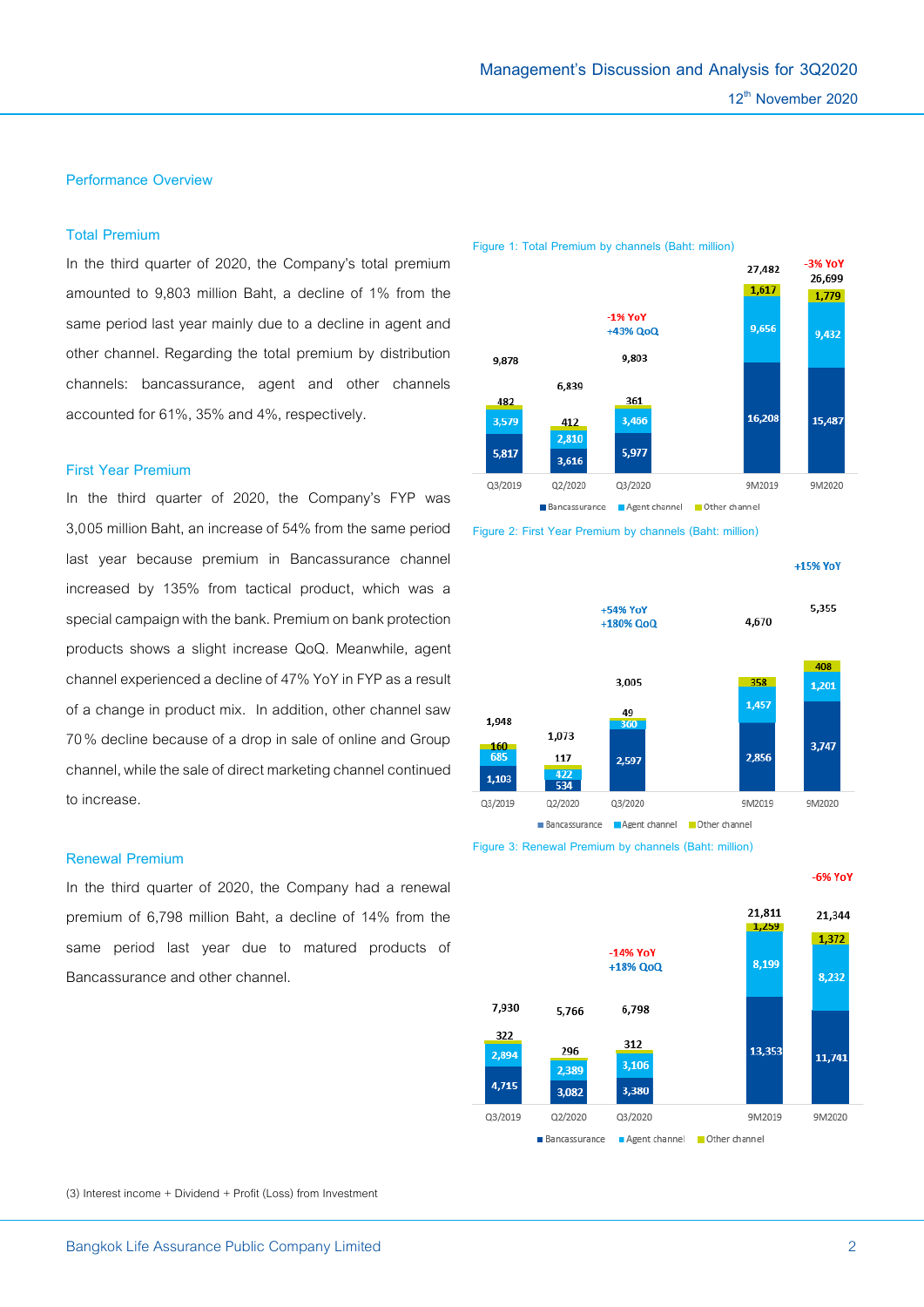# **Investment Asset and Investment Return**

In the third quarter of 2020, the Company's total investment asset was 331,529 million Baht, a decline of 1,775 million Baht from last quarter from market volatility. The Company invested 84% in fixed income, 8% in equity and 5% in real estate investment trusts (REIT).

In the third quarter of 2020, the Company's investment income  $^{(3)}$  was 2,942 million Baht, a decline of 32% from the same period last year. Excluding realized gain, interest and dividend income dropped 6% this quarter to an investment yield of 3.83% against 3.86% in the previous quarter.

#### **Table 1: Investment Assets as of Quarter 2/2020**

|                                    | 3/2020  | 4/2019  | <b>Change</b> |
|------------------------------------|---------|---------|---------------|
| Short-term investment              | 4.8%    | 2.0%    | 2.8%          |
| <b>Bond</b>                        | 47.2%   | 46.5%   | 0.7%          |
| Debenture & Note                   | 31.9%   | 33.2%   | $-1.3%$       |
| <b>Total fixed income</b>          | 83.9%   | 81.7%   | 2.2%          |
| Equity                             | 7.5%    | 8.8%    | $-1.3%$       |
| REIT                               | 5.3%    | 6.3%    | $-1.0%$       |
| Loan                               | 3.4%    | 3.2%    | 0.2%          |
| - Policy Loan                      | 2.7%    | 2.6%    | 0.1%          |
| - Secured Loan                     | 0.7%    | 0.6%    | 0.1%          |
| <b>Total investment asset (Mb)</b> | 331,529 | 325,736 | 5.793         |

**Figure 4: Investment Income (Baht, Million)**



#### **Figure 5: Return on Investment**

 $-0 - RO$ 



- Investment Yield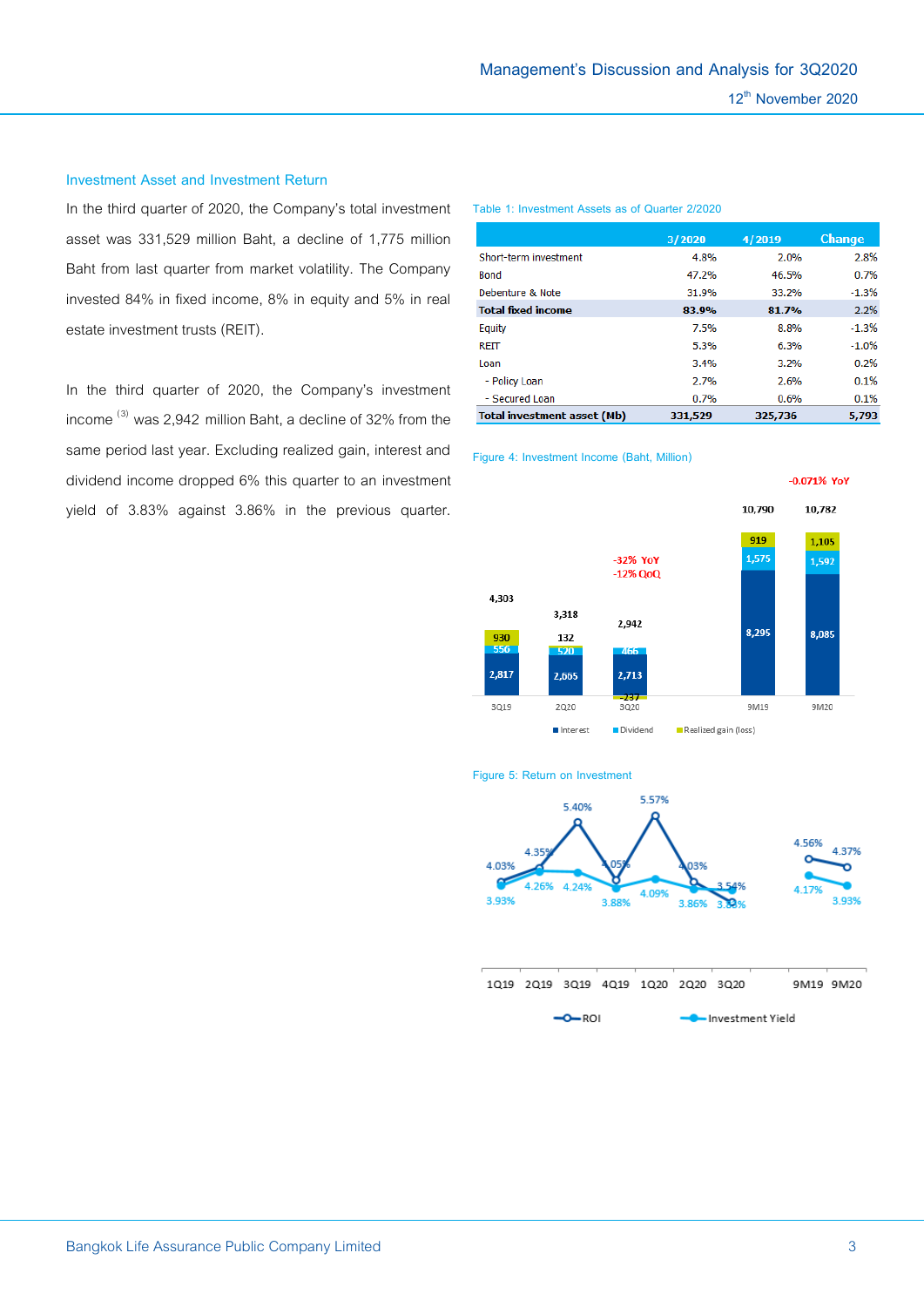# **Underwriting Expenses and Operating Expenses**

In the third quarter of 2020, the Company underwriting expenses was 11,775 Million Baht, the expense on benefit and claims paid increased by 2,656 Million Baht or a 44.6% YoY increase from the same period last year. The increase was mainly due to higher benefit payment at maturity this year in comparison with the same period last year. Meanwhile, life policy reserves declined by 2,652 Million Baht YoY as a result of the maturity benefit payment.

During the nine-month period of 2020, the Company had substantial lower number of matured insurance policies compared to that of 2019, resulting in the higher life policy reserves. In addition, the Company change policy on setting aside Provision for Adverse Deviation (PAD) this year, resulted in an expense of 2,668 Million Baht in reserves.

In the third quarter of 2020, the Company had an operating expense of 405 Million Baht, a decrease of 6% from the same period last year. In the nine-month period of 2020, operating expense also decreased by 6% because of increasing operating efficiency.

**Figure 6: Underwriting Expenses (Baht, million)**





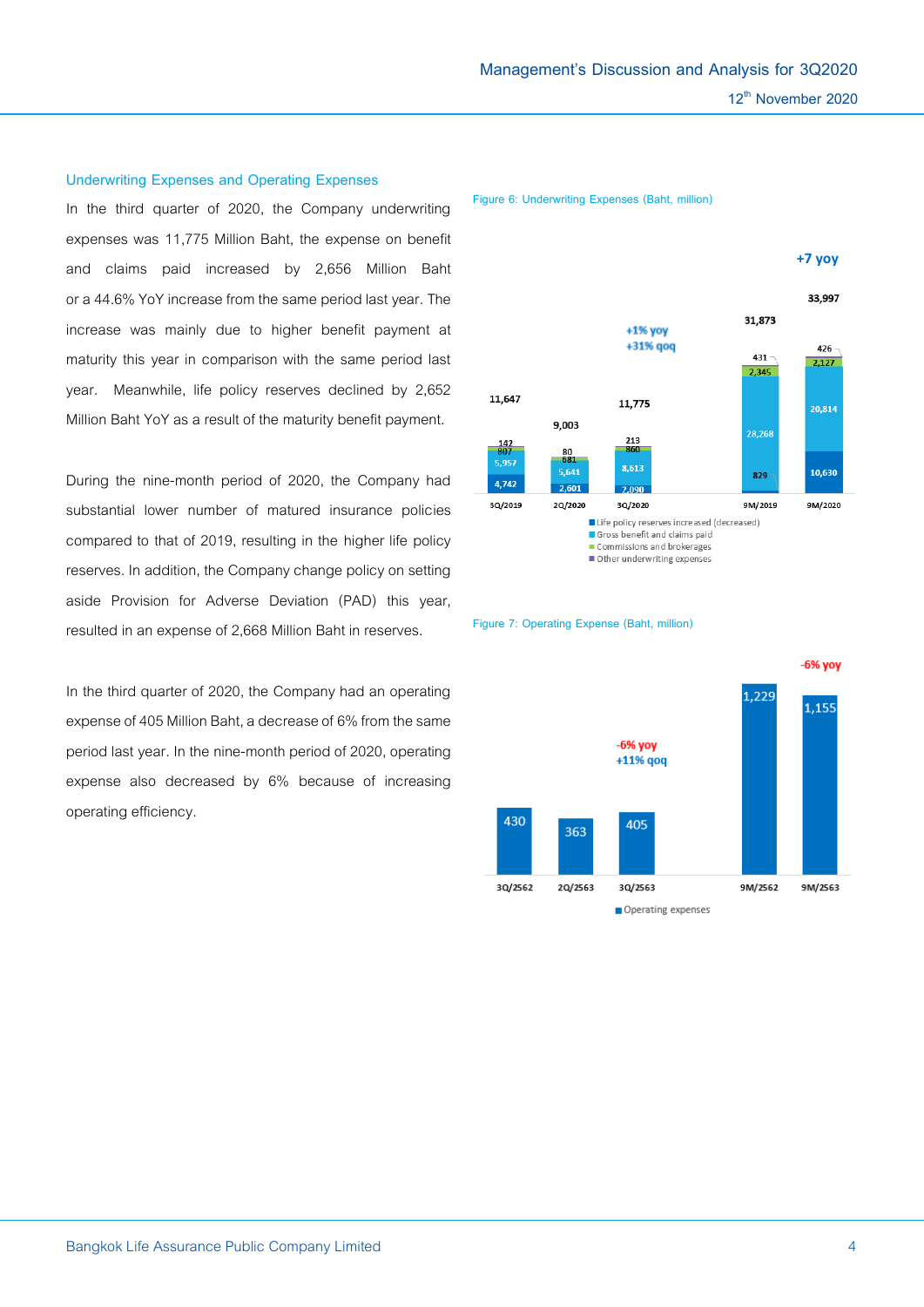## **Net Profit**

In the third quarter of 2020, the Company has a net profit of 583 Million Baht or Baht 0.34 per share, a decline of 59% from the same period last year. The decline came from a decrease of gain on investment.

In the nine-month period of 2020, the Company reported a net profit amounting to 1,445 Million Baht or Baht 0.8 5 per share, a decline of 61% YoY. The decline came from an additional expense of 2,668 Million Baht related to a change in policy on setting aside PAD: Provision for Adverse Deviation.

## **Capital Adequacy and Risk-Based Capital (RBC)**

At the end of the third quarter of 2020, the Company's Capital Adequacy Ratio ("CAR") was at 263%, a decline from 314% at the end of 2019, and decrease from 275%, but it still 2.6x times higher than legally required.

**Figure 8: Net Profit (Baht, million) and Earning per share (Baht)**

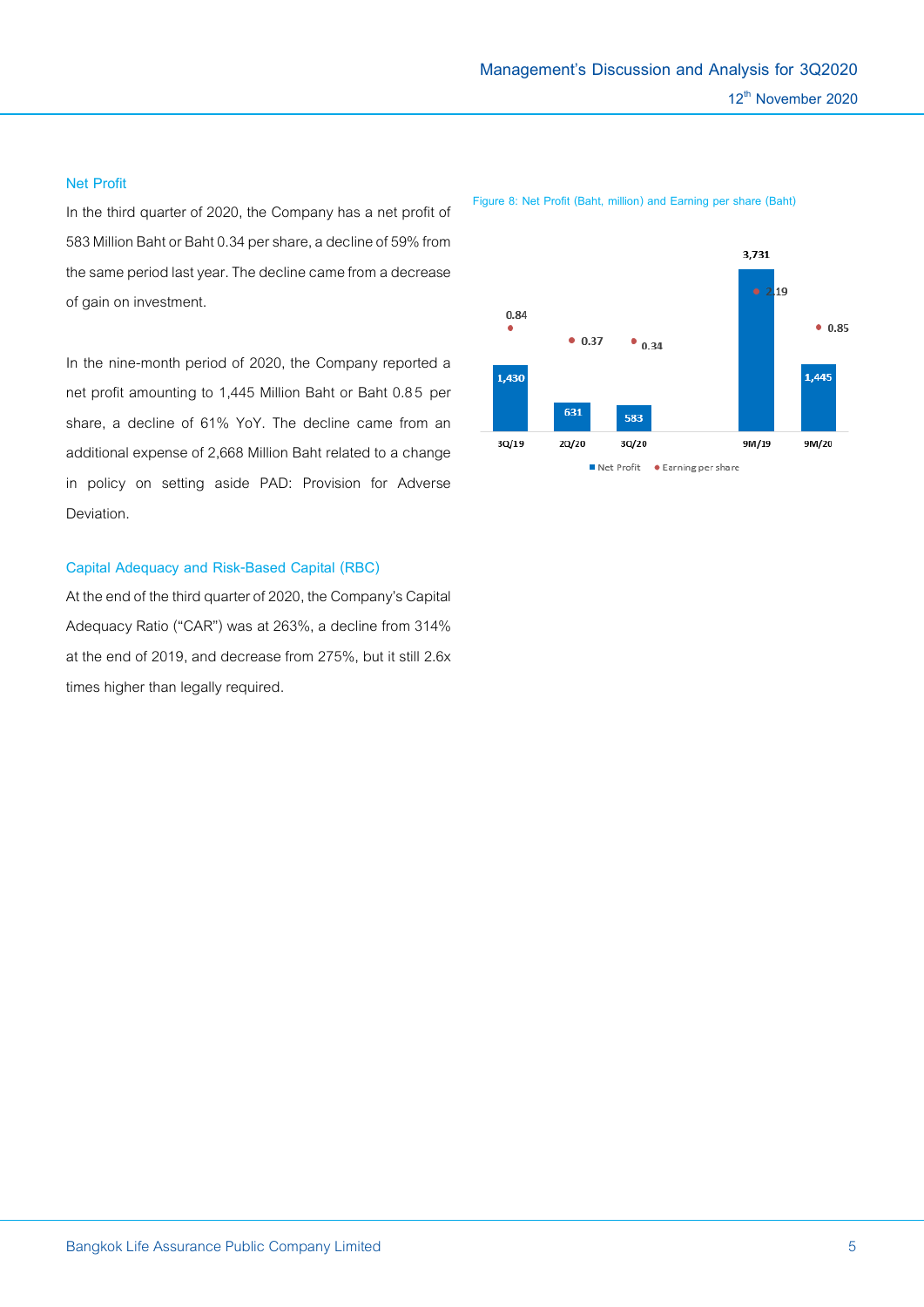# **Summary of Financial Position as of 30 September 2020**

|                                               | 30 Sep 20 | $\frac{9}{6}$ | 31 Dec 19 | $\frac{0}{0}$ | <b>Change</b> | $\frac{9}{6}$ |
|-----------------------------------------------|-----------|---------------|-----------|---------------|---------------|---------------|
| <b>Assets</b>                                 |           |               |           |               |               |               |
| Cash and cash equivalents                     | 9,122     | 3%            | 13,442    | 4%            | (4,320)       | $-32%$        |
| Premiums due and uncollected                  | 2,338     | $1\%$         | 1,801     | 1%            | 537           | 30%           |
| Accrued investment incomes                    | 2,525     | 0.7%          | 2,680     | 1%            | (155)         | $-6%$         |
| Investments <sup>(4)</sup>                    | 322,448   | 94%           | 310,379   | 93%           | 12,068        | 4%            |
| Premises and equipment                        | 1,914     | 0.6%          | 1,426     | 0.4%          | 489           | 34%           |
| Other assets                                  | 4,497     | $1\%$         | 3,953     | 1%            | 545           | 14%           |
| <b>Total Assets</b>                           | 342,845   | 100%          | 333,680   | 100%          | 9,165         | 3%            |
| <b>Liabilities and equity</b>                 |           |               |           |               |               |               |
| Life policy reserves                          | 288,119   | 84%           | 277,489   | 83%           | 10,630        | 4%            |
| Other insurance contract liabilities          | 9,188     | 3%            | 9,153     | 3%            | 35            | 0%            |
| Other liabilities                             | 3,169     | $1\%$         | 2,778     | $1\%$         | 391           | 14%           |
| <b>Total liabilities</b>                      | 300,475   | 88%           | 289,420   | 87%           | 11,056        | 4%            |
| Retained earnings                             | 31,526    | 9%            | 31,626    | 9%            | (100)         | $-0.3%$       |
| Unrealized gain on investment                 | 5,612     | 2%            | 7,536     | 2%            | (1,924)       | $-26%$        |
| Non-controlling interests of the subsidiaries | 38        | 0.0%          | 35        | 0.0%          | 3             | 8%            |
| Total equity                                  | 42,369    | 12%           | 44,260    | 13%           | (1,891)       | $-4%$         |
| <b>Total liabilities and equity</b>           | 342,845   | 100%          | 333,680   | 100%          | 9,165         | 3%            |
| <b>Book value/Share</b>                       | 24.81     |               | 25.92     |               |               |               |

 **(4) Excluded short-term investment which was included in Cash and cash equivalents item**

## **Assets**

Total assets as of 30 September 2020 increased from 31 December2019 by 3% or 9,165 Million Baht. The majority of the company's assets was investment asset, which contributed to 94% of total assets and accounted for 112% of life reserve policy.

## **Liabilities and Equity**

Total liabilities as of 30 September 2020 increased 4% from 31 December 2019. The increase mostly came from the life policy reserves and other insurance contract liabilities.

The total equity as of 30 September 2020 was 42,369 Million Baht, a decrease of 1,891 Million Baht or 4% from 31 December 2019. The increase came from the adoption of accounting guidelines for financial instruments which added 763 Million Baht, Dividend paid 567 Million Baht as well as net profit of 1,445 Million Baht which more than offset unrealized loss from financial instruments of 3,552 Million Baht. Book value per share (BV/share) was at 24.81 Baht per share.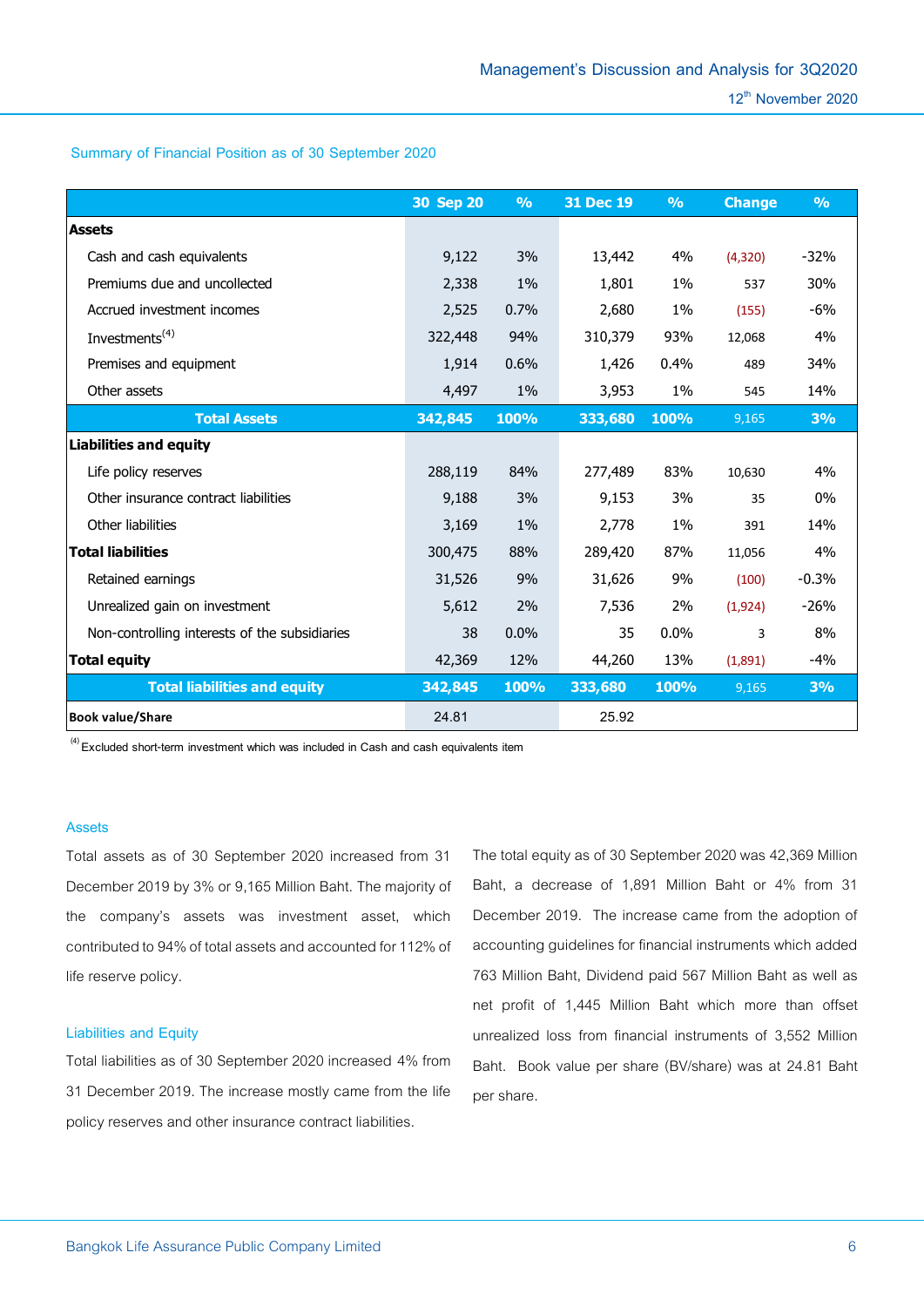**Financial Ratios**

| <b>Financial ratio</b>                  | Quarter |        | 9 Months |         |
|-----------------------------------------|---------|--------|----------|---------|
|                                         | 3/2020  | 3/2019 | 9M 2020  | 9M 2019 |
| NI / Total income                       | 4.5%    | 10.3%  | 3.9%     | 9.9%    |
| NI / Net premium                        | 6.1%    | 14.9%  | 5.6%     | 14.1%   |
| Life policy reserve / Net premium       | 21.9%   | 49.5%  | 41.5%    | 3.1%    |
| Underwriting expenses / Net premium     | 123.2%  | 121.6% | 132.7%   | 120.7%  |
| Operating expenses / Net premium        | 4.2%    | 4.5%   | 4.5%     | 4.7%    |
| Investment assets / Total asset         | 96.9%   | 95.8%  | 96.9%    | 95.8%   |
| Investment assets / Life policy reserve | 115.3%  | 115.9% | 115.3%   | 115.9%  |
| NI / Average investment assets          | 3.5%    | 5.4%   | 4.3%     | 4.6%    |
| NI / Average equity                     | 5.4%    | 12.7%  | 4.4%     | 11.9%   |
| NI / Average assets                     | 0.7%    | 1.7%   | 0.6%     | 1.5%    |
| CAR ratio                               | 263%    | 308%   | 263%     | 308%    |